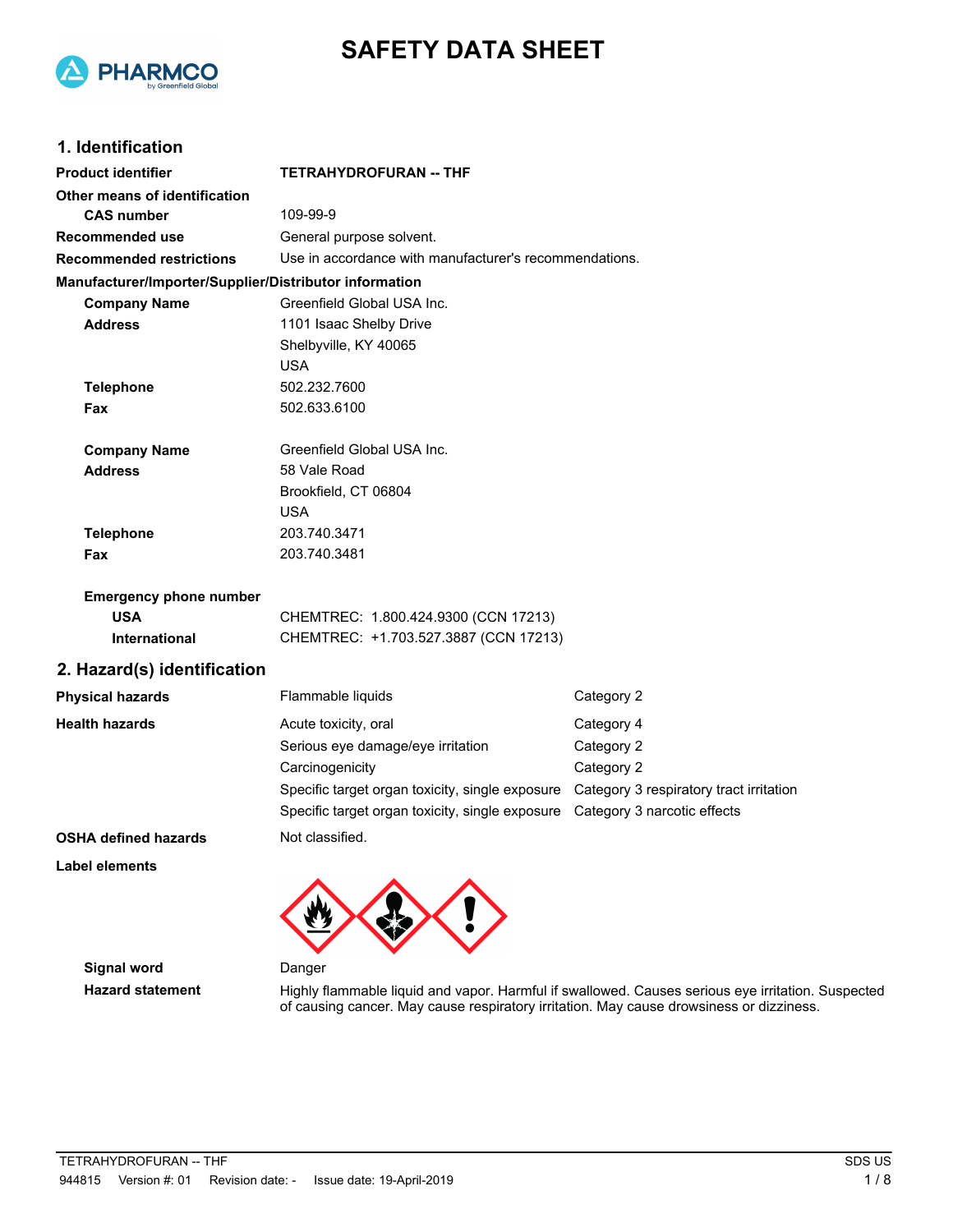| <b>Precautionary statement</b>               |                                                                                                                                                                                                                                                                                                                                                                                                                                                                                                                                                                                                                                                                                    |
|----------------------------------------------|------------------------------------------------------------------------------------------------------------------------------------------------------------------------------------------------------------------------------------------------------------------------------------------------------------------------------------------------------------------------------------------------------------------------------------------------------------------------------------------------------------------------------------------------------------------------------------------------------------------------------------------------------------------------------------|
| <b>Prevention</b>                            | Obtain special instructions before use. Do not handle until all safety precautions have been read<br>and understood. Keep away from heat/sparks/open flames/hot surfaces. - No smoking. Keep<br>container tightly closed. Ground/bond container and receiving equipment. Use explosion-proof<br>electrical/ventilating/lighting equipment. Use only non-sparking tools. Take precautionary<br>measures against static discharge. Avoid breathing mist/vapors. Wash thoroughly after handling.<br>Do not eat, drink or smoke when using this product. Use only outdoors or in a well-ventilated area.<br>Wear protective gloves/protective clothing/eye protection/face protection. |
| <b>Response</b>                              | If swallowed: Call a poison center/doctor if you feel unwell. Rinse mouth. If on skin (or hair): Take<br>off immediately all contaminated clothing. Rinse skin with water/shower. Wash contaminated<br>clothing before reuse. If in eyes: Rinse cautiously with water for several minutes. Remove contact<br>lenses, if present and easy to do. Continue rinsing. If eye irritation persists: Get medical<br>advice/attention. If inhaled: Remove person to fresh air and keep comfortable for breathing. If<br>exposed or concerned: Get medical advice/attention. In case of fire: Use appropriate media to<br>extinguish.                                                       |
| <b>Storage</b>                               | Store in a well-ventilated place. Keep container tightly closed. Store in a well-ventilated place.<br>Keep cool. Store locked up.                                                                                                                                                                                                                                                                                                                                                                                                                                                                                                                                                  |
| <b>Disposal</b>                              | Dispose of contents/container in accordance with local/regional/national/international regulations.                                                                                                                                                                                                                                                                                                                                                                                                                                                                                                                                                                                |
| Hazard(s) not otherwise<br>classified (HNOC) | May form explosive peroxides. Frequent or prolonged contact may defat and dry the skin, leading<br>to discomfort and dermatitis.                                                                                                                                                                                                                                                                                                                                                                                                                                                                                                                                                   |
| Supplemental information                     | None.                                                                                                                                                                                                                                                                                                                                                                                                                                                                                                                                                                                                                                                                              |
|                                              |                                                                                                                                                                                                                                                                                                                                                                                                                                                                                                                                                                                                                                                                                    |

# **3. Composition/information on ingredients**

**Substances**

| <b>Chemical name</b>                                                         | Common name and<br>synonyms                                                                                                                                                                                                                                                                                                                                                                                    | <b>CAS number</b> | $\%$ |
|------------------------------------------------------------------------------|----------------------------------------------------------------------------------------------------------------------------------------------------------------------------------------------------------------------------------------------------------------------------------------------------------------------------------------------------------------------------------------------------------------|-------------------|------|
| Tetrahydrofuran                                                              |                                                                                                                                                                                                                                                                                                                                                                                                                | 109-99-9          | 100  |
| <b>Composition comments</b>                                                  | All concentrations are in percent by weight unless otherwise indicated.                                                                                                                                                                                                                                                                                                                                        |                   |      |
| 4. First-aid measures                                                        |                                                                                                                                                                                                                                                                                                                                                                                                                |                   |      |
| <b>Inhalation</b>                                                            | Remove victim to fresh air and keep at rest in a position comfortable for breathing. Call a poison<br>center or doctor/physician if you feel unwell.                                                                                                                                                                                                                                                           |                   |      |
| <b>Skin contact</b>                                                          | Take off immediately all contaminated clothing. Rinse skin with water/shower. Get medical<br>attention if irritation develops and persists.                                                                                                                                                                                                                                                                    |                   |      |
| Eye contact                                                                  | Immediately flush eyes with plenty of water for at least 15 minutes. Remove contact lenses, if<br>present and easy to do. Continue rinsing. Get medical attention if irritation develops and persists.                                                                                                                                                                                                         |                   |      |
| Ingestion                                                                    | Rinse mouth. If vomiting occurs, keep head low so that stomach content doesn't get into the lungs.<br>Get medical advice/attention if you feel unwell.                                                                                                                                                                                                                                                         |                   |      |
| <b>Most important</b><br>symptoms/effects, acute and<br>delayed              | May cause drowsiness and dizziness. Headache. Nausea, vomiting. Severe eye irritation.<br>Symptoms may include stinging, tearing, redness, swelling, and blurred vision. May cause<br>respiratory irritation.                                                                                                                                                                                                  |                   |      |
| Indication of immediate<br>medical attention and special<br>treatment needed | Provide general supportive measures and treat symptomatically. Thermal burns: Flush with water<br>immediately. While flushing, remove clothes which do not adhere to affected area. Call an<br>ambulance. Continue flushing during transport to hospital. Keep victim warm. Keep victim under<br>observation. Symptoms may be delayed.                                                                         |                   |      |
| <b>General information</b>                                                   | Take off all contaminated clothing immediately. IF exposed or concerned: Get medical<br>advice/attention. If you feel unwell, seek medical advice (show the label where possible). Ensure<br>that medical personnel are aware of the material(s) involved, and take precautions to protect<br>themselves. Show this safety data sheet to the doctor in attendance. Wash contaminated clothing<br>before reuse. |                   |      |
| 5. Fire-fighting measures                                                    |                                                                                                                                                                                                                                                                                                                                                                                                                |                   |      |
| Suitable extinguishing media                                                 | Water fog. Alcohol resistant foam. Dry chemical powder. Carbon dioxide (CO2).                                                                                                                                                                                                                                                                                                                                  |                   |      |
| Unsuitable extinguishing<br>media                                            | Do not use water jet as an extinguisher, as this will spread the fire.                                                                                                                                                                                                                                                                                                                                         |                   |      |
| Specific hazards arising from<br>the chemical                                | Vapors may form explosive mixtures with air. Vapors may travel considerable distance to a source<br>of ignition and flash back. During fire, gases hazardous to health may be formed. Combustion<br>products may include: carbon oxides.                                                                                                                                                                       |                   |      |
| Special protective equipment<br>and precautions for firefighters             | Self-contained breathing apparatus and full protective clothing must be worn in case of fire.                                                                                                                                                                                                                                                                                                                  |                   |      |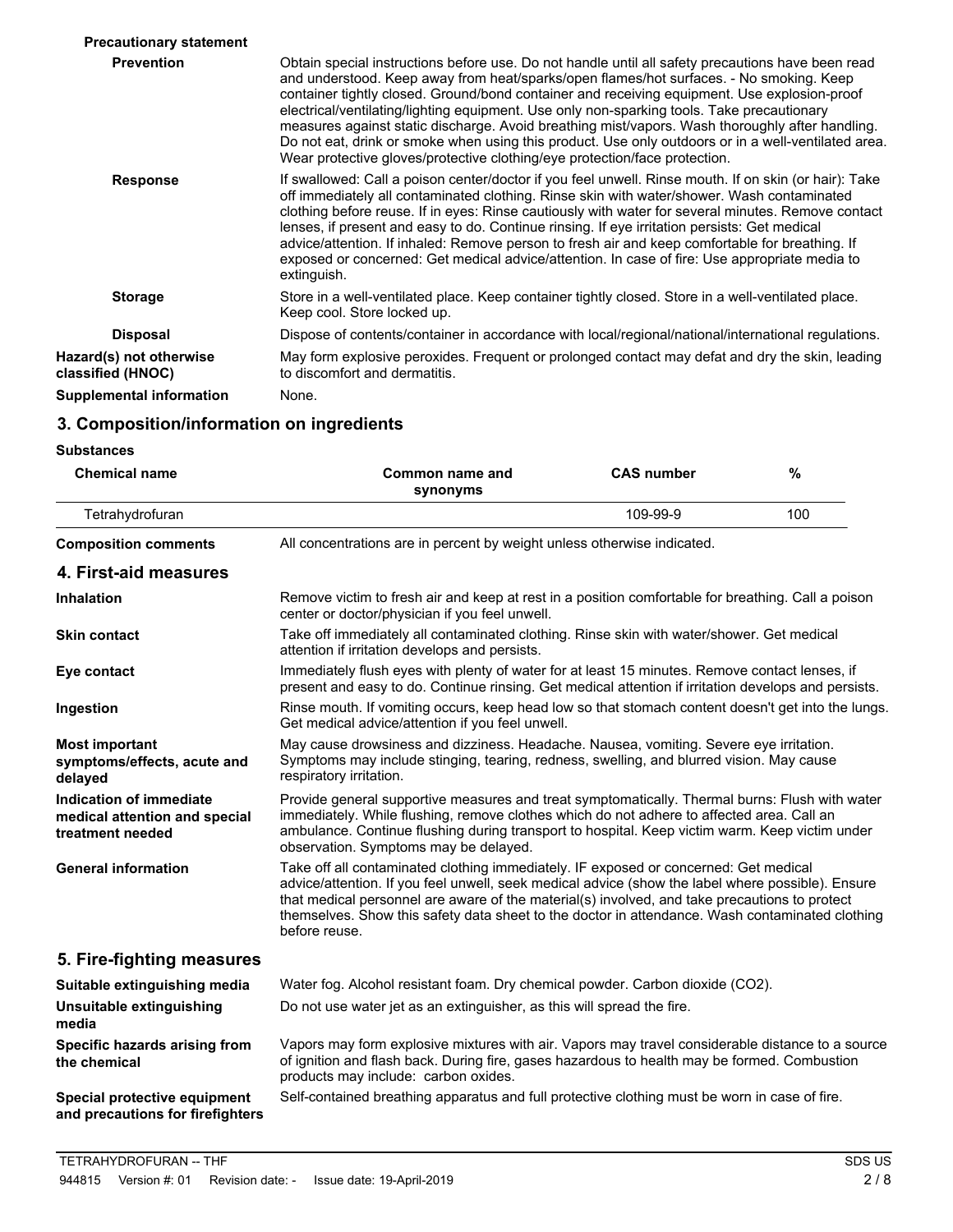| <b>Fire fighting</b><br>equipment/instructions                                   | In case of fire and/or explosion do not breathe fumes. Move containers from fire area if you can do<br>so without risk. Use water spray to keep fire-exposed containers cool.                                                                                                                                                                                                                                                                                                                                                                                                                                                                                                                                                                                                                                                                    |
|----------------------------------------------------------------------------------|--------------------------------------------------------------------------------------------------------------------------------------------------------------------------------------------------------------------------------------------------------------------------------------------------------------------------------------------------------------------------------------------------------------------------------------------------------------------------------------------------------------------------------------------------------------------------------------------------------------------------------------------------------------------------------------------------------------------------------------------------------------------------------------------------------------------------------------------------|
| <b>Specific methods</b>                                                          | Use standard firefighting procedures and consider the hazards of other involved materials.                                                                                                                                                                                                                                                                                                                                                                                                                                                                                                                                                                                                                                                                                                                                                       |
| <b>General fire hazards</b>                                                      | Highly flammable liquid and vapor. May form explosive peroxides.                                                                                                                                                                                                                                                                                                                                                                                                                                                                                                                                                                                                                                                                                                                                                                                 |
| 6. Accidental release measures                                                   |                                                                                                                                                                                                                                                                                                                                                                                                                                                                                                                                                                                                                                                                                                                                                                                                                                                  |
| <b>Personal precautions,</b><br>protective equipment and<br>emergency procedures | Keep unnecessary personnel away. Keep people away from and upwind of spill/leak. Eliminate all<br>ignition sources (no smoking, flares, sparks, or flames in immediate area). Wear appropriate<br>protective equipment and clothing during clean-up. Avoid breathing mist/vapors. Do not touch<br>damaged containers or spilled material unless wearing appropriate protective clothing. Ventilate<br>closed spaces before entering them. Local authorities should be advised if significant spillages<br>cannot be contained. For personal protection, see section 8 of the SDS.                                                                                                                                                                                                                                                                |
| <b>Methods and materials for</b><br>containment and cleaning up                  | Eliminate all ignition sources (no smoking, flares, sparks, or flames in immediate area). Keep<br>combustibles (wood, paper, oil, etc.) away from spilled material. Take precautionary measures<br>against static discharge. Use only non-sparking tools. This product is miscible in water.                                                                                                                                                                                                                                                                                                                                                                                                                                                                                                                                                     |
|                                                                                  | Large Spills: Stop the flow of material, if this is without risk. Dike the spilled material, where this is<br>possible. Use a non-combustible material like vermiculite, sand or earth to soak up the product<br>and place into a container for later disposal. Following product recovery, flush area with water.                                                                                                                                                                                                                                                                                                                                                                                                                                                                                                                               |
|                                                                                  | Small Spills: Absorb with earth, sand or other non-combustible material and transfer to containers<br>for later disposal. Wipe up with absorbent material (e.g. cloth, fleece). Clean surface thoroughly to<br>remove residual contamination.                                                                                                                                                                                                                                                                                                                                                                                                                                                                                                                                                                                                    |
|                                                                                  | Never return spills to original containers for re-use. Put material in suitable, covered, labeled<br>containers. For waste disposal, see section 13 of the SDS.                                                                                                                                                                                                                                                                                                                                                                                                                                                                                                                                                                                                                                                                                  |
| <b>Environmental precautions</b>                                                 | Avoid discharge into drains, water courses or onto the ground.                                                                                                                                                                                                                                                                                                                                                                                                                                                                                                                                                                                                                                                                                                                                                                                   |
| 7. Handling and storage                                                          |                                                                                                                                                                                                                                                                                                                                                                                                                                                                                                                                                                                                                                                                                                                                                                                                                                                  |
| <b>Precautions for safe handling</b>                                             | Obtain special instructions before use. Do not handle until all safety precautions have been read<br>and understood. Do not handle, store or open near an open flame, sources of heat or sources of<br>ignition. Protect material from direct sunlight. Explosion-proof general and local exhaust ventilation.<br>Take precautionary measures against static discharges. All equipment used when handling the<br>product must be grounded. Use non-sparking tools and explosion-proof equipment. Do not taste or<br>swallow. Avoid breathing mist/vapors. Avoid contact with eyes. Avoid prolonged exposure. When<br>using, do not eat, drink or smoke. Should be handled in closed systems, if possible. Wear<br>appropriate personal protective equipment. Wash hands thoroughly after handling. Observe good<br>industrial hygiene practices. |
| Conditions for safe storage,<br>including any incompatibilities                  | Store locked up. Keep away from heat, sparks and open flame. Prevent electrostatic charge<br>build-up by using common bonding and grounding techniques. Store in a cool, dry place out of<br>direct sunlight. Store in tightly closed container. Store in a well-ventilated place. Keep in an area<br>equipped with sprinklers. Store away from incompatible materials (see Section 10 of the SDS).                                                                                                                                                                                                                                                                                                                                                                                                                                              |

## **8. Exposure controls/personal protection**

| Material                                    | Type        | Value        |  |
|---------------------------------------------|-------------|--------------|--|
| Tetrahydrofuran (CAS<br>109-99-9)           | <b>PEL</b>  | 590 mg/m3    |  |
|                                             |             | $200$ ppm    |  |
| US. ACGIH Threshold Limit Values            |             |              |  |
| Material                                    | <b>Type</b> | <b>Value</b> |  |
| Tetrahydrofuran (CAS<br>109-99-9)           | <b>STEL</b> | $100$ ppm    |  |
|                                             | TWA         | 50 ppm       |  |
| US. NIOSH: Pocket Guide to Chemical Hazards |             |              |  |
| <b>Material</b>                             | <b>Type</b> | <b>Value</b> |  |
| Tetrahydrofuran (CAS<br>109-99-9)           | <b>STEL</b> | 735 mg/m3    |  |
|                                             |             | 250 ppm      |  |
|                                             | TWA         | 590 mg/m3    |  |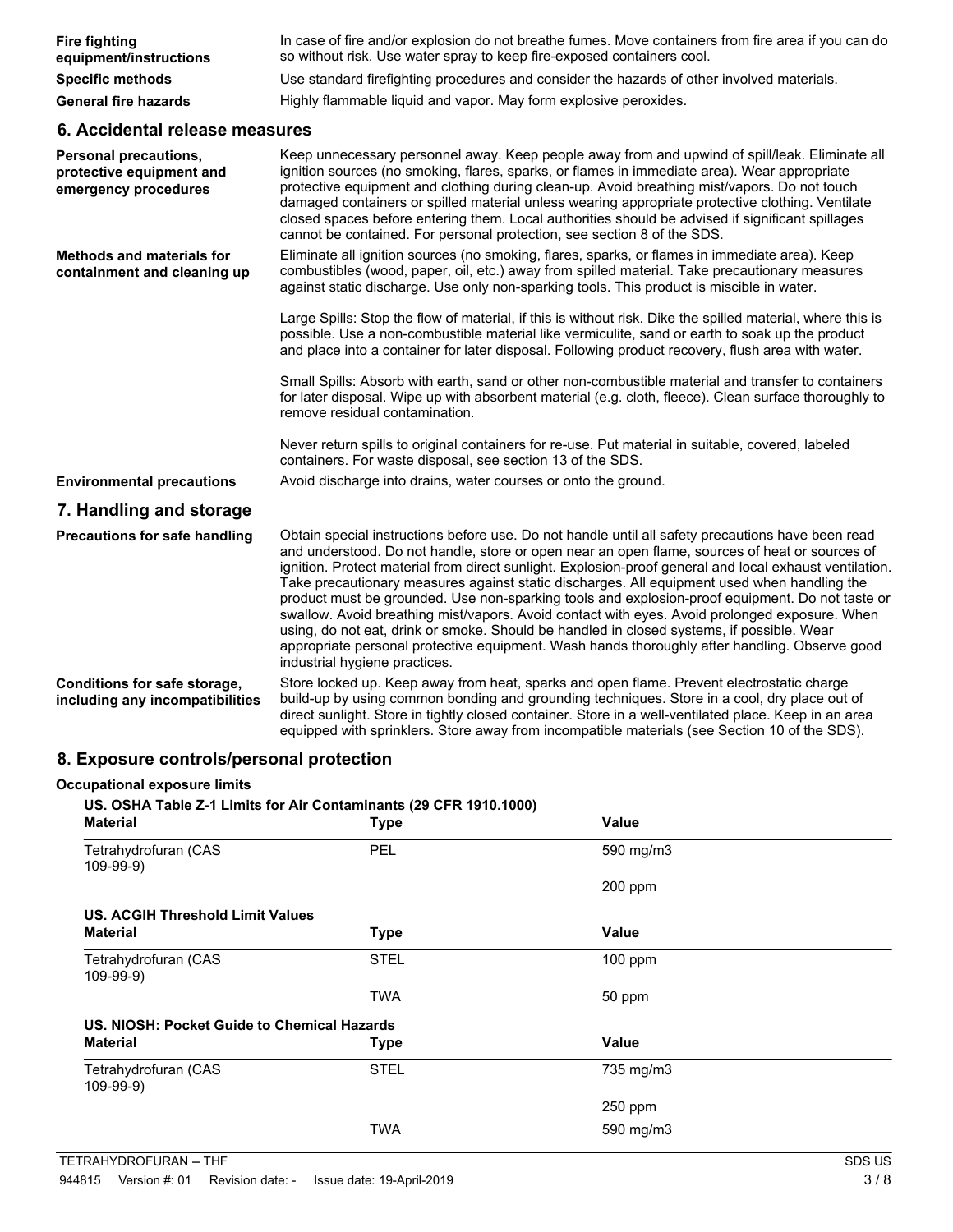| US. NIOSH: Pocket Guide to Chemical Hazards |             |
|---------------------------------------------|-------------|
| <b>Material</b>                             | <b>Type</b> |

| <b>Material</b>                                                       |                          | <b>Type</b>                                                                   |                                   | <b>Value</b>                                                                                                                                                                                                                                                                                                                                                                                          |
|-----------------------------------------------------------------------|--------------------------|-------------------------------------------------------------------------------|-----------------------------------|-------------------------------------------------------------------------------------------------------------------------------------------------------------------------------------------------------------------------------------------------------------------------------------------------------------------------------------------------------------------------------------------------------|
|                                                                       |                          |                                                                               |                                   | 200 ppm                                                                                                                                                                                                                                                                                                                                                                                               |
| <b>Biological limit values</b>                                        |                          |                                                                               |                                   |                                                                                                                                                                                                                                                                                                                                                                                                       |
| <b>ACGIH Biological Exposure Indices</b>                              |                          |                                                                               |                                   |                                                                                                                                                                                                                                                                                                                                                                                                       |
| <b>Material</b>                                                       | Value                    | <b>Determinant</b>                                                            | <b>Specimen</b>                   | <b>Sampling Time</b>                                                                                                                                                                                                                                                                                                                                                                                  |
| Tetrahydrofuran (CAS<br>109-99-9)                                     | $2$ mg/l                 | Tetrahydrofura<br>n                                                           | Urine                             | $\star$                                                                                                                                                                                                                                                                                                                                                                                               |
| * - For sampling details, please see the source document.             |                          |                                                                               |                                   |                                                                                                                                                                                                                                                                                                                                                                                                       |
| <b>Exposure guidelines</b>                                            |                          |                                                                               |                                   |                                                                                                                                                                                                                                                                                                                                                                                                       |
| US ACGIH Threshold Limit Values: Skin designation                     |                          |                                                                               |                                   |                                                                                                                                                                                                                                                                                                                                                                                                       |
| Tetrahydrofuran (CAS 109-99-9)                                        |                          |                                                                               | Can be absorbed through the skin. |                                                                                                                                                                                                                                                                                                                                                                                                       |
| <b>Appropriate engineering</b><br>controls                            | shower.                  |                                                                               |                                   | Good general ventilation should be used. Ventilation rates should be matched to conditions. If<br>applicable, use process enclosures, local exhaust ventilation, or other engineering controls to<br>maintain airborne levels below recommended exposure limits. If exposure limits have not been<br>established, maintain airborne levels to an acceptable level. Provide eyewash station and safety |
| Individual protection measures, such as personal protective equipment |                          |                                                                               |                                   |                                                                                                                                                                                                                                                                                                                                                                                                       |
| <b>Eye/face protection</b>                                            |                          | Chemical goggles are recommended.                                             |                                   |                                                                                                                                                                                                                                                                                                                                                                                                       |
| <b>Skin protection</b>                                                |                          |                                                                               |                                   |                                                                                                                                                                                                                                                                                                                                                                                                       |
| <b>Hand protection</b>                                                |                          |                                                                               |                                   | Wear appropriate chemical resistant gloves. Suitable gloves can be recommended by the glove<br>supplier. Be aware that the liquid may penetrate the gloves. Frequent change is advisable.                                                                                                                                                                                                             |
| <b>Skin protection</b>                                                |                          |                                                                               |                                   |                                                                                                                                                                                                                                                                                                                                                                                                       |
| Other                                                                 |                          | Wear suitable protective clothing. Use of an impervious apron is recommended. |                                   |                                                                                                                                                                                                                                                                                                                                                                                                       |
| <b>Respiratory protection</b>                                         | organic vapor cartridge. |                                                                               |                                   | If engineering controls do not maintain airborne concentrations below recommended exposure<br>limits (where applicable) or to an acceptable level (in countries where exposure limits have not<br>been established), an approved respirator must be worn. Respirator type: Chemical respirator with                                                                                                   |
| <b>Thermal hazards</b>                                                |                          | Wear appropriate thermal protective clothing, when necessary.                 |                                   |                                                                                                                                                                                                                                                                                                                                                                                                       |
| <b>General hygiene</b><br>considerations                              |                          | equipment to remove contaminants.                                             |                                   | Observe any medical surveillance requirements. When using do not smoke. Keep away from food<br>and drink. Always observe good personal hygiene measures, such as washing after handling the<br>material and before eating, drinking, and/or smoking. Routinely wash work clothing and protective                                                                                                      |

# **9. Physical and chemical properties**

| Appearance                                   |                             |
|----------------------------------------------|-----------------------------|
| <b>Physical state</b>                        | Liquid.                     |
| <b>Form</b>                                  | Liquid.                     |
| Color                                        | Colorless, clear.           |
| Odor                                         | Ether-like.                 |
| <b>Odor threshold</b>                        | Not available.              |
| рH                                           | Not available.              |
| Melting point/freezing point                 | $-162.4$ °F (-108 °C)       |
| Initial boiling point and boiling<br>range   | 149 - 152.6 °F (65 - 67 °C) |
| <b>Flash point</b>                           | 6.8 °F (-14.0 °C)           |
| <b>Evaporation rate</b>                      | 14.5                        |
| Flammability (solid, gas)                    | Not applicable.             |
| Upper/lower flammability or explosive limits |                             |
| <b>Flammability limit - lower</b><br>$(\%)$  | $2%$ v/v                    |
| <b>Flammability limit - upper</b><br>$(\%)$  | 11.8 % $V/V$                |
| Vapor pressure                               | 190.7 hPa (68 °F (20 °C))   |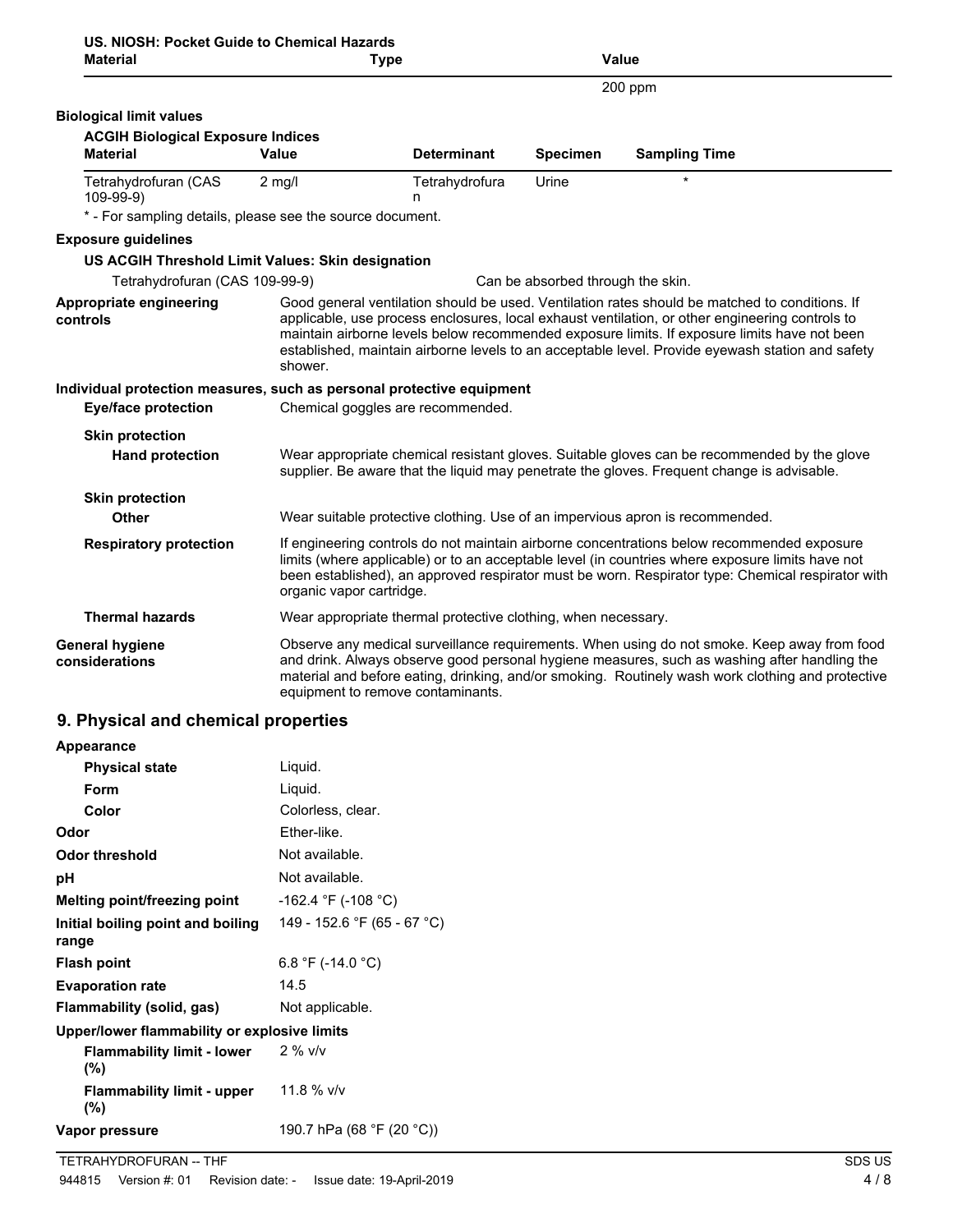|                                              | 213.3 hPa (77 °F (25 °C))<br>373.3 hPa (100.4 °F (38 °C))                                                                                                                                                                                          |
|----------------------------------------------|----------------------------------------------------------------------------------------------------------------------------------------------------------------------------------------------------------------------------------------------------|
| <b>Relative density</b>                      | 1.049 (77 °F (25 °C))                                                                                                                                                                                                                              |
| Solubility(ies)                              |                                                                                                                                                                                                                                                    |
| Solubility (water)                           | Completely miscible.                                                                                                                                                                                                                               |
| <b>Auto-ignition temperature</b>             | 609.8 °F (321 °C)                                                                                                                                                                                                                                  |
| <b>Decomposition temperature</b>             | Not available.                                                                                                                                                                                                                                     |
| <b>Viscosity</b>                             | Not available.                                                                                                                                                                                                                                     |
| <b>Other information</b>                     |                                                                                                                                                                                                                                                    |
| <b>Explosive properties</b>                  | Not explosive.                                                                                                                                                                                                                                     |
| <b>Molecular formula</b>                     | $C4-H8-O$                                                                                                                                                                                                                                          |
| <b>Molecular weight</b>                      | 72.11 g/mol                                                                                                                                                                                                                                        |
| <b>Oxidizing properties</b>                  | Not oxidizing.                                                                                                                                                                                                                                     |
| 10. Stability and reactivity                 |                                                                                                                                                                                                                                                    |
| <b>Reactivity</b>                            | Oxidizes readily in air to form unstable peroxides that may explode spontaneously.                                                                                                                                                                 |
| <b>Chemical stability</b>                    | Material is stable under normal conditions.                                                                                                                                                                                                        |
| <b>Possibility of hazardous</b><br>reactions | Hazardous polymerization does not occur.                                                                                                                                                                                                           |
| <b>Conditions to avoid</b>                   | Keep away from heat, hot surfaces, sparks, open flames and other ignition sources. Avoid<br>temperatures exceeding the flash point. Contact with incompatible materials. Prolonged contact<br>with air may cause formation of explosive peroxides. |
| Incompatible materials                       | Strong oxidizing agents.                                                                                                                                                                                                                           |
| <b>Hazardous decomposition</b><br>products   | No hazardous decomposition products are known.                                                                                                                                                                                                     |

## **11. Toxicological information**

### **Information on likely routes of exposure**

| <b>Inhalation</b>                                                                  | May cause drowsiness and dizziness. Headache. Nausea, vomiting. May cause irritation to the<br>respiratory system. Prolonged inhalation may be harmful.                                                       |
|------------------------------------------------------------------------------------|---------------------------------------------------------------------------------------------------------------------------------------------------------------------------------------------------------------|
| <b>Skin contact</b>                                                                | Prolonged skin contact may cause temporary irritation.                                                                                                                                                        |
| Eye contact                                                                        | Causes serious eve irritation.                                                                                                                                                                                |
| Ingestion                                                                          | Harmful if swallowed.                                                                                                                                                                                         |
| Symptoms related to the<br>physical, chemical and<br>toxicological characteristics | May cause drowsiness and dizziness. Headache. Nausea, vomiting. Severe eye irritation.<br>Symptoms may include stinging, tearing, redness, swelling, and blurred vision. May cause<br>respiratory irritation. |

### **Information on toxicological effects**

| <b>Acute toxicity</b>                       | Harmful if swallowed.                                                                                               |                     |        |
|---------------------------------------------|---------------------------------------------------------------------------------------------------------------------|---------------------|--------|
| <b>Product</b>                              | <b>Species</b>                                                                                                      | <b>Test Results</b> |        |
| Tetrahydrofuran (CAS 109-99-9)              |                                                                                                                     |                     |        |
| Acute                                       |                                                                                                                     |                     |        |
| <b>Inhalation</b>                           |                                                                                                                     |                     |        |
| LC50                                        | Rat                                                                                                                 | 53.9 mg/l, 4 Hours  |        |
| Oral                                        |                                                                                                                     |                     |        |
| LD50                                        | Rat                                                                                                                 | 1650 mg/kg          |        |
| <b>Skin corrosion/irritation</b>            | Prolonged skin contact may cause temporary irritation.                                                              |                     |        |
| Serious eye damage/eye<br><i>irritation</i> | Causes serious eye irritation.                                                                                      |                     |        |
| Respiratory or skin sensitization           |                                                                                                                     |                     |        |
| <b>Respiratory sensitization</b>            | Not a respiratory sensitizer.                                                                                       |                     |        |
| <b>Skin sensitization</b>                   | This product is not expected to cause skin sensitization.                                                           |                     |        |
| <b>Germ cell mutagenicity</b>               | No data available to indicate product or any components present at greater than 0.1% are<br>mutagenic or genotoxic. |                     |        |
| Carcinogenicity                             | Suspected of causing cancer.                                                                                        |                     |        |
| TETRAHYDROFURAN -- THF                      |                                                                                                                     |                     | SDS US |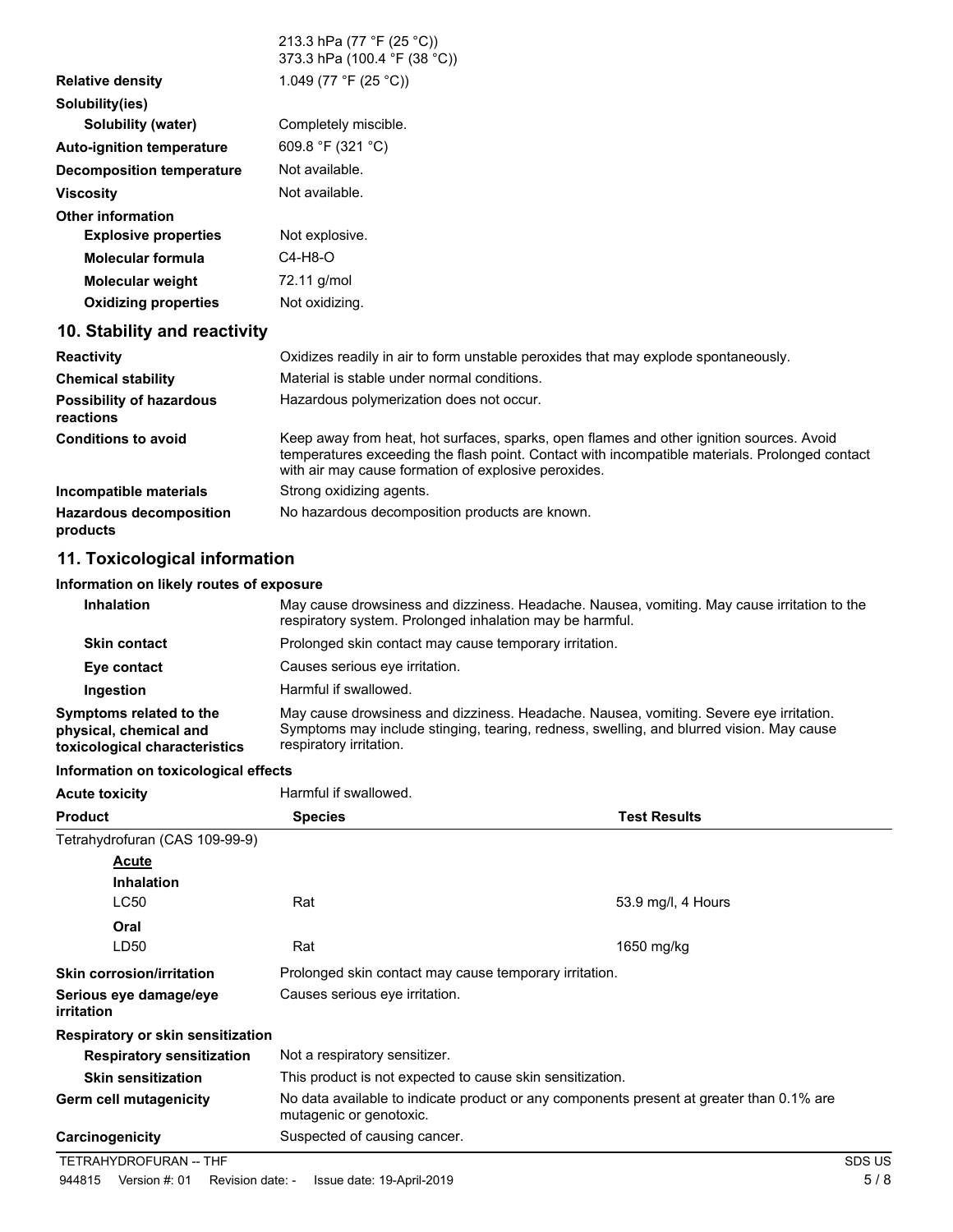| <b>IARC Monographs. Overall Evaluation of Carcinogenicity</b><br>Tetrahydrofuran (CAS 109-99-9) | 2B Possibly carcinogenic to humans.                                                |  |
|-------------------------------------------------------------------------------------------------|------------------------------------------------------------------------------------|--|
| <b>NTP Report on Carcinogens</b>                                                                |                                                                                    |  |
| Not listed.<br>Not regulated.                                                                   | OSHA Specifically Regulated Substances (29 CFR 1910.1001-1053)                     |  |
| <b>Reproductive toxicity</b>                                                                    | This product is not expected to cause reproductive or developmental effects.       |  |
| Specific target organ toxicity -<br>single exposure                                             | May cause respiratory irritation. May cause drowsiness and dizziness.              |  |
| Specific target organ toxicity -<br>repeated exposure                                           | Not classified.                                                                    |  |
| <b>Aspiration hazard</b>                                                                        | Not an aspiration hazard.                                                          |  |
| <b>Chronic effects</b>                                                                          | Prolonged inhalation may be harmful. Prolonged exposure may cause chronic effects. |  |

## **12. Ecological information**

**Ecotoxicity**

The product is not classified as environmentally hazardous. However, this does not exclude the possibility that large or frequent spills can have a harmful or damaging effect on the environment.

| <b>Product</b>                            |                                                                                                                                                                                                                  | <b>Species</b>                                                                                                                                                                                                                                                                                                         | <b>Test Results</b> |  |
|-------------------------------------------|------------------------------------------------------------------------------------------------------------------------------------------------------------------------------------------------------------------|------------------------------------------------------------------------------------------------------------------------------------------------------------------------------------------------------------------------------------------------------------------------------------------------------------------------|---------------------|--|
| Tetrahydrofuran (CAS 109-99-9)            |                                                                                                                                                                                                                  |                                                                                                                                                                                                                                                                                                                        |                     |  |
| <b>Aquatic</b>                            |                                                                                                                                                                                                                  |                                                                                                                                                                                                                                                                                                                        |                     |  |
| Acute                                     |                                                                                                                                                                                                                  |                                                                                                                                                                                                                                                                                                                        |                     |  |
| Crustacea                                 | LC50                                                                                                                                                                                                             | Daphnia magna                                                                                                                                                                                                                                                                                                          | 5930 mg/l, 24 Hours |  |
| Fish                                      | <b>LC50</b>                                                                                                                                                                                                      | Pimephales promelas                                                                                                                                                                                                                                                                                                    | 2160 mg/l, 96 Hours |  |
| Chronic                                   |                                                                                                                                                                                                                  |                                                                                                                                                                                                                                                                                                                        |                     |  |
| Algae                                     | <b>NOEC</b>                                                                                                                                                                                                      | Scenedesmus quadricauda                                                                                                                                                                                                                                                                                                | 3700 mg/l, 8 days   |  |
| Persistence and degradability             |                                                                                                                                                                                                                  | No data is available on the degradability of this product.                                                                                                                                                                                                                                                             |                     |  |
| <b>Bioaccumulative potential</b>          |                                                                                                                                                                                                                  | No data available for this product.                                                                                                                                                                                                                                                                                    |                     |  |
| <b>Mobility in soil</b>                   |                                                                                                                                                                                                                  | This product is miscible in water.                                                                                                                                                                                                                                                                                     |                     |  |
| Other adverse effects                     |                                                                                                                                                                                                                  | No other adverse environmental effects (e.g. ozone depletion, photochemical ozone creation<br>potential, endocrine disruption, global warming potential) are expected from this component.                                                                                                                             |                     |  |
| 13. Disposal considerations               |                                                                                                                                                                                                                  |                                                                                                                                                                                                                                                                                                                        |                     |  |
| <b>Disposal instructions</b>              |                                                                                                                                                                                                                  | Collect and reclaim or dispose in sealed containers at licensed waste disposal site. Incinerate the<br>material under controlled conditions in an approved incinerator. Do not incinerate sealed<br>containers. Dispose of contents/container in accordance with local/regional/national/international<br>regulations. |                     |  |
| Local disposal regulations                |                                                                                                                                                                                                                  | Dispose in accordance with all applicable regulations.                                                                                                                                                                                                                                                                 |                     |  |
| <b>Hazardous waste code</b>               |                                                                                                                                                                                                                  | The waste code should be assigned in discussion between the user, the producer and the waste<br>disposal company.                                                                                                                                                                                                      |                     |  |
| US RCRA Hazardous Waste U List: Reference |                                                                                                                                                                                                                  |                                                                                                                                                                                                                                                                                                                        |                     |  |
| Tetrahydrofuran (CAS 109-99-9)            |                                                                                                                                                                                                                  | U213                                                                                                                                                                                                                                                                                                                   |                     |  |
| Waste from residues / unused<br>products  |                                                                                                                                                                                                                  | Dispose of in accordance with local regulations. Empty containers or liners may retain some<br>product residues. This material and its container must be disposed of in a safe manner (see:<br>Disposal instructions).                                                                                                 |                     |  |
| <b>Contaminated packaging</b>             | Since emptied containers may retain product residue, follow label warnings even after container is<br>emptied. Empty containers should be taken to an approved waste handling site for recycling or<br>disposal. |                                                                                                                                                                                                                                                                                                                        |                     |  |
| 14. Transport information                 |                                                                                                                                                                                                                  |                                                                                                                                                                                                                                                                                                                        |                     |  |
| <b>DOT</b>                                |                                                                                                                                                                                                                  |                                                                                                                                                                                                                                                                                                                        |                     |  |

| UN number<br>UN proper shipping name<br>Transport hazard class(es) | UN2056<br>Tetrahydrofuran (Tetrahydrofuran RQ = 1000) |
|--------------------------------------------------------------------|-------------------------------------------------------|
| <b>Class</b>                                                       | 3                                                     |
| <b>Subsidiary risk</b>                                             | -                                                     |
| Label(s)                                                           | 3                                                     |
| Packing group                                                      | Ш                                                     |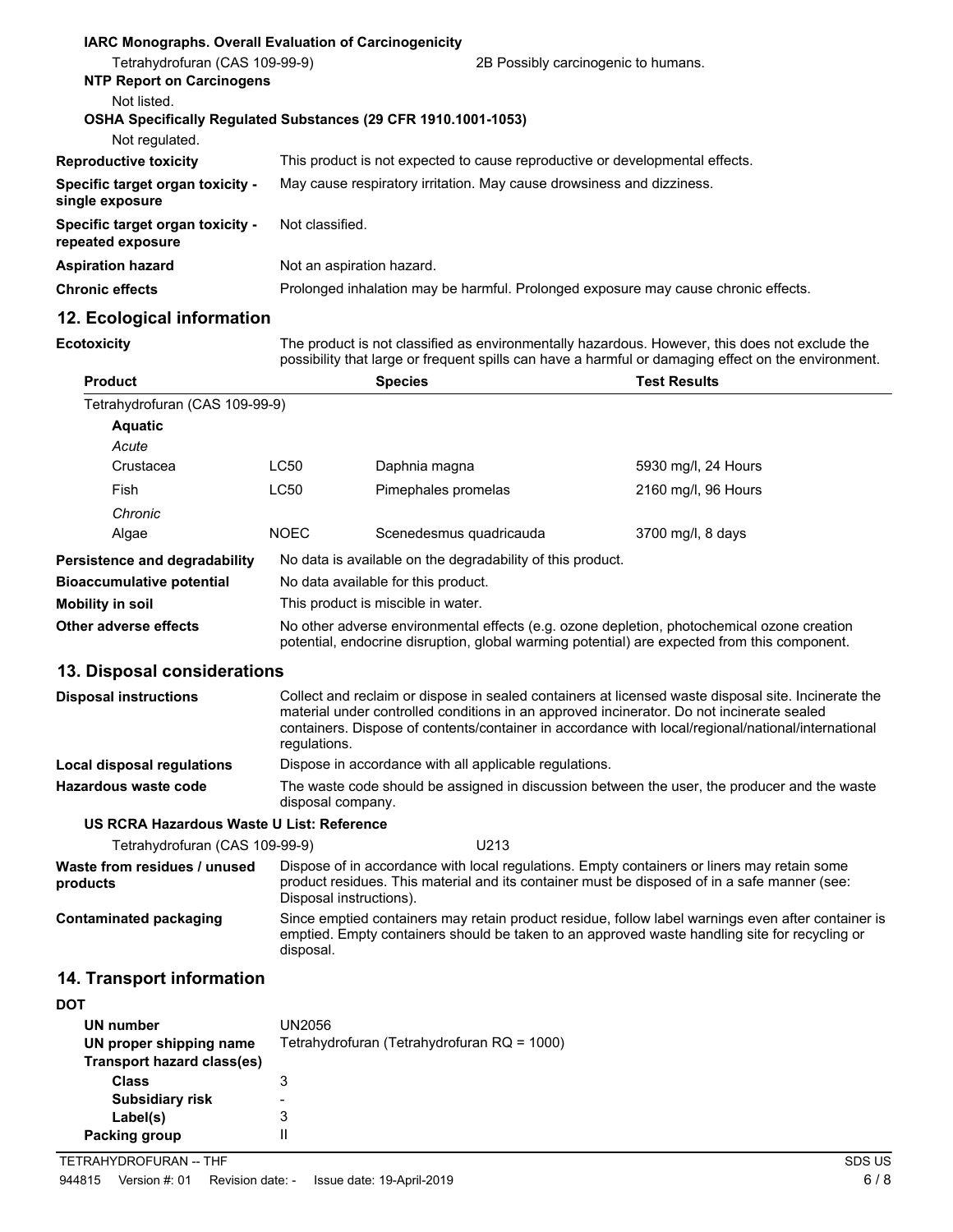| <b>Environmental hazards</b>                                                                          |                                                                                                                                                                             |  |  |
|-------------------------------------------------------------------------------------------------------|-----------------------------------------------------------------------------------------------------------------------------------------------------------------------------|--|--|
| <b>Marine pollutant</b>                                                                               | No.                                                                                                                                                                         |  |  |
|                                                                                                       | Special precautions for user Read safety instructions, SDS and emergency procedures before handling.                                                                        |  |  |
| <b>Special provisions</b>                                                                             | IB2, T4, TP1                                                                                                                                                                |  |  |
| <b>Packaging exceptions</b>                                                                           | None                                                                                                                                                                        |  |  |
| Packaging non bulk                                                                                    | 202                                                                                                                                                                         |  |  |
| Packaging bulk                                                                                        | 242                                                                                                                                                                         |  |  |
| <b>IATA</b>                                                                                           |                                                                                                                                                                             |  |  |
| UN number                                                                                             | UN2056                                                                                                                                                                      |  |  |
| UN proper shipping name                                                                               | Tetrahydrofuran                                                                                                                                                             |  |  |
| <b>Transport hazard class(es)</b>                                                                     |                                                                                                                                                                             |  |  |
| <b>Class</b>                                                                                          | 3                                                                                                                                                                           |  |  |
| <b>Subsidiary risk</b>                                                                                |                                                                                                                                                                             |  |  |
| Packing group                                                                                         | $\mathbf{H}$                                                                                                                                                                |  |  |
| <b>Environmental hazards</b>                                                                          | No.                                                                                                                                                                         |  |  |
| <b>ERG Code</b>                                                                                       | 3H                                                                                                                                                                          |  |  |
|                                                                                                       | Special precautions for user Read safety instructions, SDS and emergency procedures before handling.                                                                        |  |  |
| <b>IMDG</b>                                                                                           |                                                                                                                                                                             |  |  |
| UN number                                                                                             | <b>UN2056</b>                                                                                                                                                               |  |  |
| UN proper shipping name                                                                               | <b>TETRAHYDROFURAN</b>                                                                                                                                                      |  |  |
| <b>Transport hazard class(es)</b>                                                                     |                                                                                                                                                                             |  |  |
| <b>Class</b>                                                                                          | 3                                                                                                                                                                           |  |  |
| <b>Subsidiary risk</b>                                                                                |                                                                                                                                                                             |  |  |
| Packing group                                                                                         | $\mathbf{H}$                                                                                                                                                                |  |  |
| <b>Environmental hazards</b>                                                                          |                                                                                                                                                                             |  |  |
| <b>Marine pollutant</b>                                                                               | No.                                                                                                                                                                         |  |  |
| EmS                                                                                                   | $F-E$ , S-D                                                                                                                                                                 |  |  |
|                                                                                                       | Special precautions for user Read safety instructions, SDS and emergency procedures before handling.                                                                        |  |  |
| Transport in bulk according to<br>Annex II of MARPOL 73/78 and<br>the IBC Code                        | This product is a liquid and when transported in bulk is covered under MARPOL 73/78 Annex II.<br>This product is listed in the IBC Code. Ship type: 3 Pollution category: Z |  |  |
| 15. Regulatory information                                                                            |                                                                                                                                                                             |  |  |
| <b>US federal regulations</b>                                                                         | This product is a "Hazardous Chemical" as defined by the OSHA Hazard Communication<br>Standard, 29 CFR 1910.1200.                                                           |  |  |
|                                                                                                       | TSCA Section 12(b) Export Notification (40 CFR 707, Subpt. D)                                                                                                               |  |  |
| Not regulated.                                                                                        | <b>CERCLA Hazardous Substance List (40 CFR 302.4)</b>                                                                                                                       |  |  |
| Tetrahydrofuran (CAS 109-99-9)                                                                        | Listed.                                                                                                                                                                     |  |  |
| <b>SARA 304 Emergency release notification</b>                                                        |                                                                                                                                                                             |  |  |
| Not regulated.                                                                                        | OSHA Specifically Regulated Substances (29 CFR 1910.1001-1053)                                                                                                              |  |  |
| Not regulated.                                                                                        |                                                                                                                                                                             |  |  |
| <b>Toxic Substances Control</b><br>Act (TSCA)                                                         | This substance is on the TSCA 8(b) inventory and is designated "active".                                                                                                    |  |  |
| Superfund Amendments and Reauthorization Act of 1986 (SARA)<br>SARA 302 Extremely hazardous substance |                                                                                                                                                                             |  |  |

Not listed.

| SARA 311/312 Hazardous<br>chemical     | Yes                                                                                                                                                                                                                  |
|----------------------------------------|----------------------------------------------------------------------------------------------------------------------------------------------------------------------------------------------------------------------|
| <b>Classified hazard</b><br>categories | Flammable (gases, aerosols, liquids, or solids)<br>Acute toxicity (any route of exposure)<br>Serious eve damage or eve irritation<br>Carcinogenicity<br>Specific target organ toxicity (single or repeated exposure) |
|                                        |                                                                                                                                                                                                                      |

# **SARA 313 (TRI reporting)**

Not regulated.